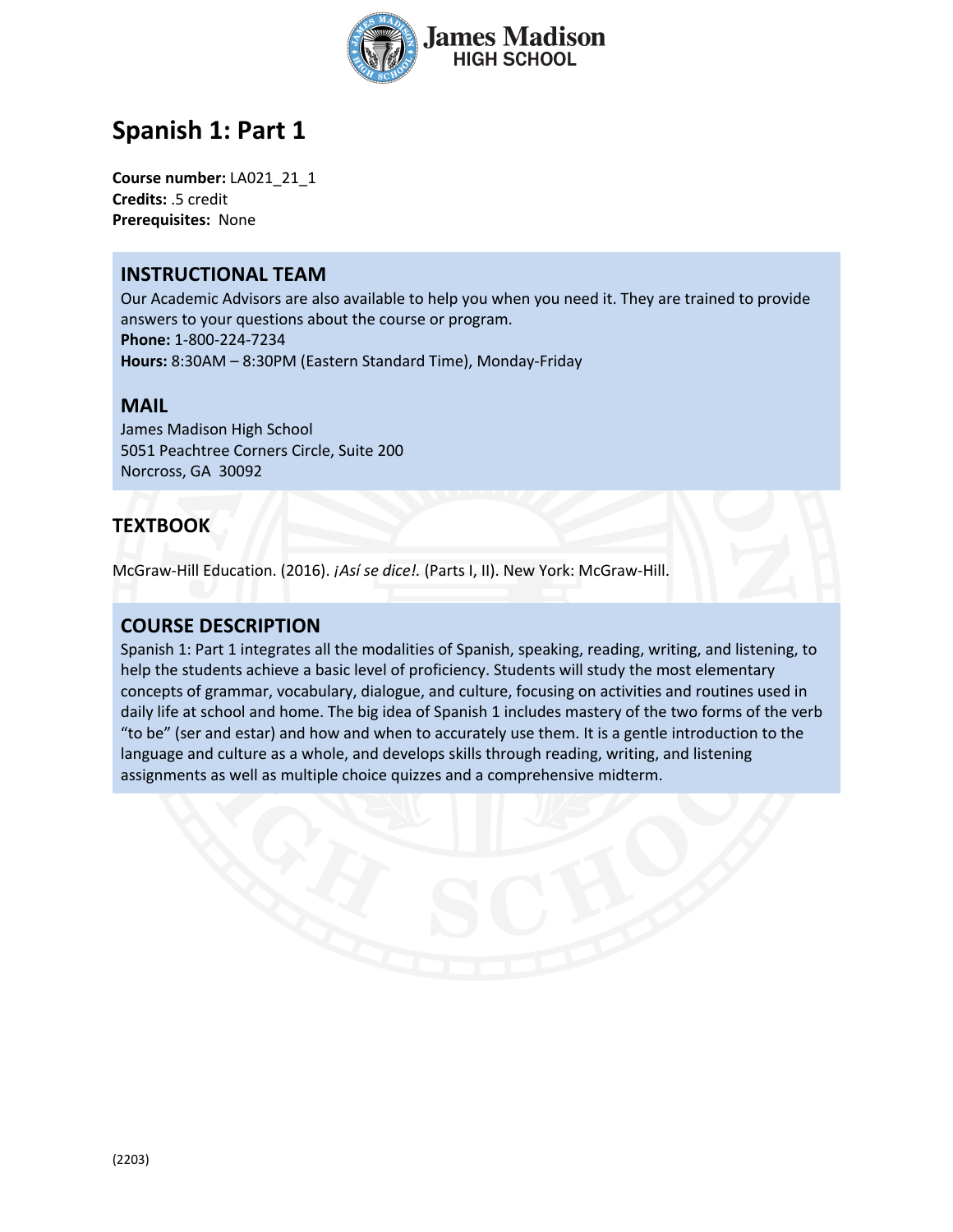

## **LEARNING OBJECTIVES**

After completing Spanish 1: Part 1, students will be able to:

- Greet people at various times of the day
- Describe yourself, other people, and things
- Talk about your school day and what you do after school
- Describe your home
- Talk about families and how people are related
- Discuss food and meals
- Know when to use ser versus estar
- Conjugate regular verbs in the present tense
- Ask questions in Spanish
- Demonstrate possession
- Know numbers and the alphabet in Spanish
- Talk about a variety of subjects due to vocabulary you have learned

| <b>WEEK</b> | <b>READ/SUBMIT</b>                                                                                  | <b>TOPICS</b>                                                                                                                                         |
|-------------|-----------------------------------------------------------------------------------------------------|-------------------------------------------------------------------------------------------------------------------------------------------------------|
| Week 1      | Reading Assignment: pages 1-17<br>Assessment: Online Lesson 1<br><b>Preliminares Quiz</b>           | Introductions, Spanish Alphabet,<br>Numbers, Calendar, Telling Time, Seasons,<br>Weather                                                              |
| Week 2      | Reading Assignment: pages 18-51<br>Assessment: Online Lesson 2 Quiz                                 | Personality Traits, Describe Yourself and<br>Others, Verb Ser                                                                                         |
| Week 3      | Reading Assignment: pages 54-85<br>Assessment: Online Lesson 3 Quiz                                 | Families, Pets, Homes, Verb Tener,<br><b>Possessive Adjectives</b>                                                                                    |
| Week 4      | Reading Assignment: pages 88-111<br>Assessment: Online Lesson 4 Verb Quiz                           | Reading Assignment: pages 88-111<br>Assessment: Online Lesson 4 Verb Quiz                                                                             |
| Week 5      | Reading Assignment: pages 111-123<br>(includes 88-123)<br>Assessment: Online Lesson 4 Quiz          | Lecturas: Comparing schools and work life<br>of teens, Chapter Review, Grammar &<br>Vocabulary Review, Cumulative Review                              |
| Week 6      | Reading Assignment: pages 124 - 145<br>Assessment: Online Lesson 5 Verb Quiz                        | Breakfast/Lunch/Dinner Vocabulary,<br>Present Tense -er/-ir Verbs, Infinitive<br>Expressions                                                          |
| Week 7      | Reading Assignment: pages 146 -157<br>(includes 124 - 145)<br>Assessment: Online Lesson 5 Quiz      | Lecturas: Comparing eating habits in<br>Spain, Latin America, and the US, Chapter<br>Review, Grammar & Vocabulary Review,<br><b>Cumulative Review</b> |
| Week 8      | Review Lesson 5 & all chapter<br>vocabulary, grammar structures<br>Assessment: Spanish Menu Project | Complete Spanish Menu Project Planner<br>& Midterm Exam Spanish Menu Project                                                                          |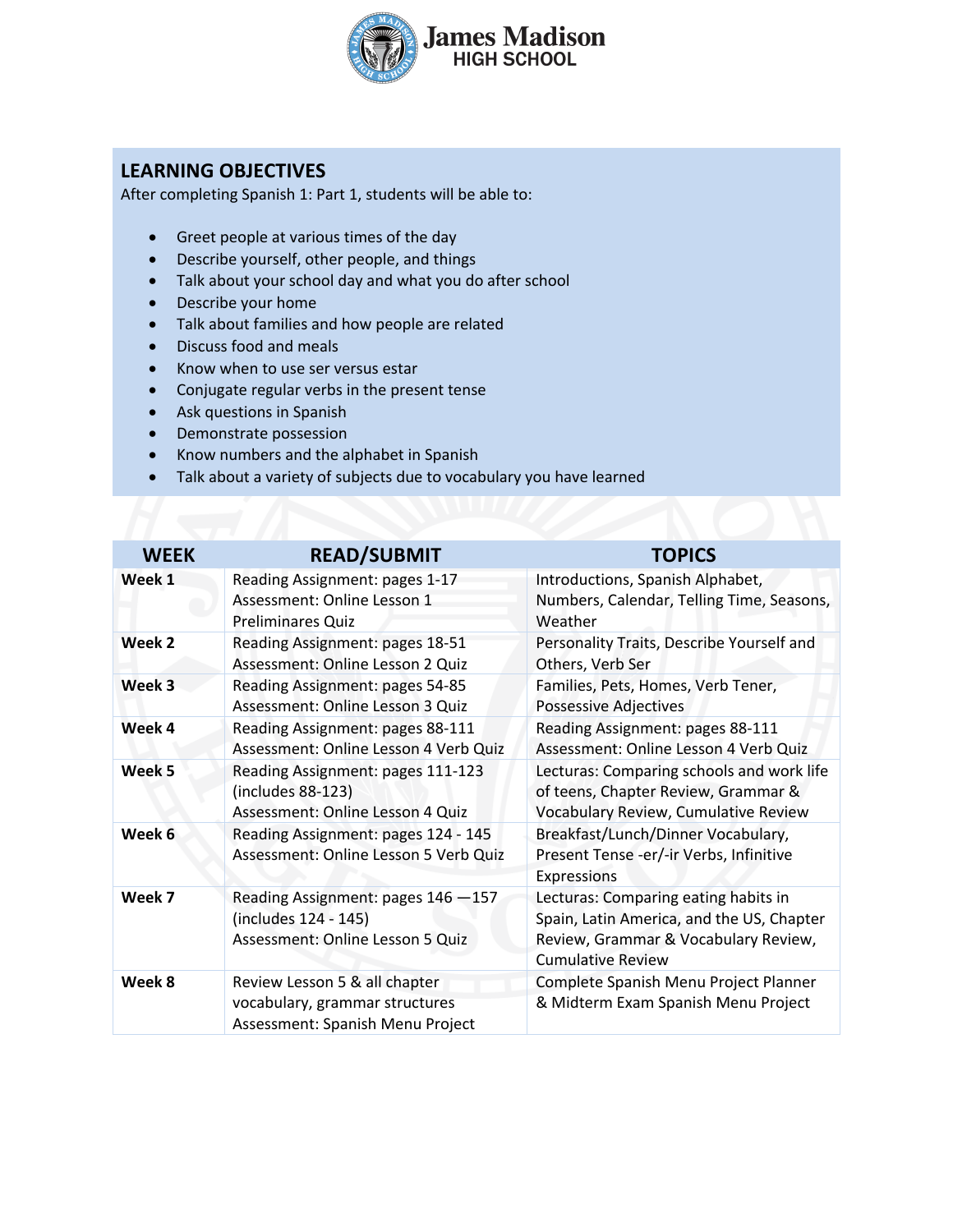

### **GRADING**

The following point totals correspond to the following grades:

| 100-90   | А  |
|----------|----|
| 89-80    | B. |
| 79-70    | C  |
| 65-69    | D  |
| Below 65 | F  |

**James Madison High School allows 2 attempts on exams. If a student is not satisfied with his/her score on the 1st attempt, an exam may be resubmitted. The 2nd attempt is not required as long as the final course average is above 65%. The higher of the 2 attempts will be the score that counts towards the final average.** 

**Exams are timed and once you begin an exam, the timer runs continuously, even if you leave the course. Refer to the exam instructions for the time limit (in most cases 3 hours), but the time limit cannot be spread over multiple days.**

### **GRADE WEIGHT**

| <b>TOPIC</b>           | <b>ACTIVITY</b> | <b>PERCENTAGE</b> |
|------------------------|-----------------|-------------------|
| Lesson 1               | <b>MC Quiz</b>  | 12%               |
| Lesson 2               | <b>MC Quiz</b>  | 12%               |
| Lesson 3               | MC Quiz         | 12%               |
| <b>Lesson 4 Verbs</b>  | <b>MC Quiz</b>  | 12%               |
| Lesson 4               | MC Quiz         | 12%               |
| <b>Lesson 5 Verbs</b>  | <b>MC Quiz</b>  | 12%               |
| Lesson 5               | MC Quiz         | 12%               |
| <b>Midterm Project</b> | Assignment      | 16%               |

## **ACADEMIC AND COURSE POLICIES**

Please see the Academic Policies section in the James Madison High School Catalog for information on Course policies, including the Exam/Assignment Retake Policy, Grading Policy, Academic Honesty Policy, and Student Conduct Policy.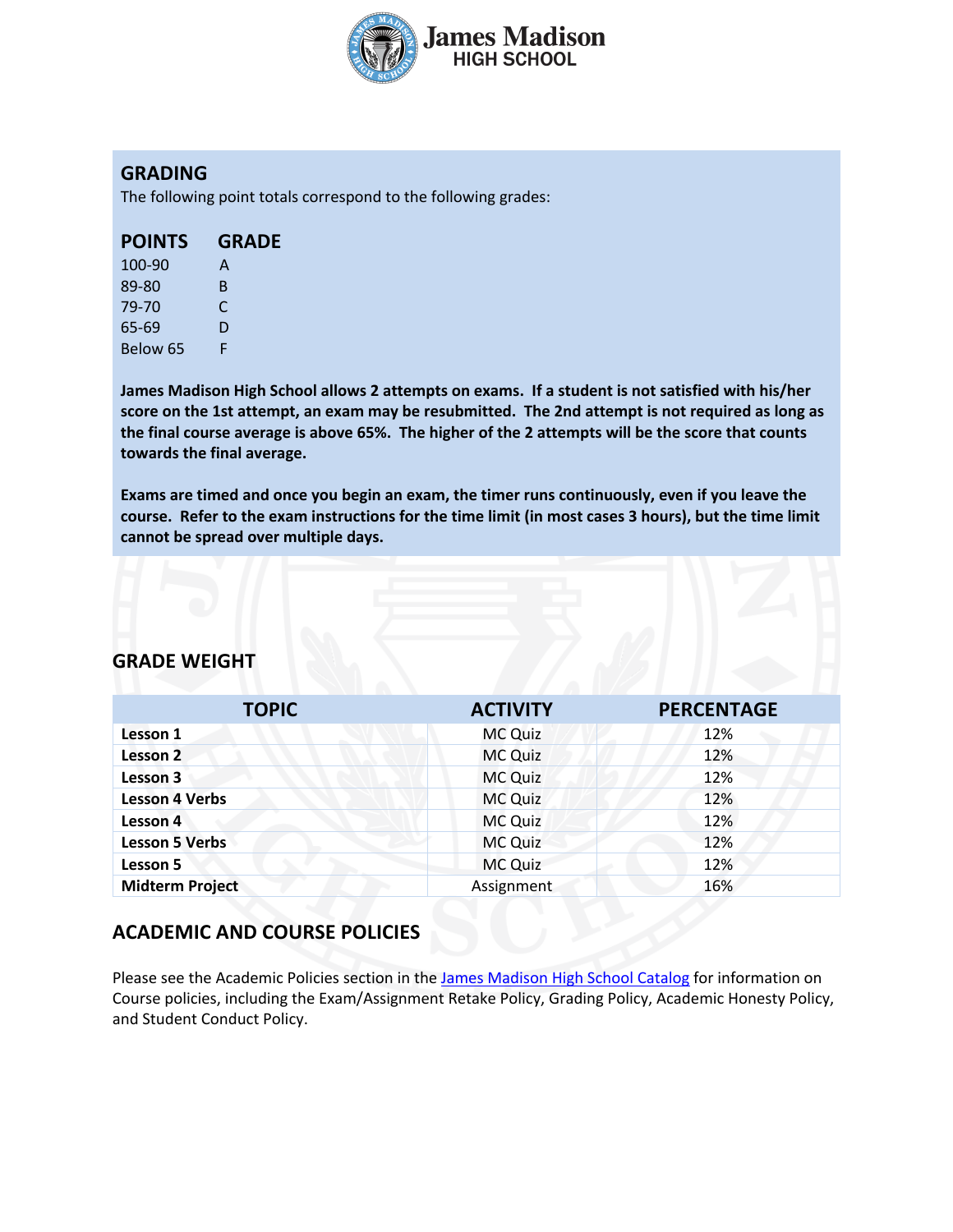

# **Spanish 1: Part 2**

**Course number:** LA022\_21\_1 **Credits:** .5 credit **Prerequisites:** LA021

### **INSTRUCTIONAL TEAM**

Our Academic Advisors are also available to help you when you need it. They are trained to provide answers to your questions about the course or program. **Phone:** 1-800-224-7234 **Hours:** 8:30AM – 8:30PM (Eastern Standard Time), Monday-Friday

#### **MAIL**

James Madison High School 5051 Peachtree Corners Circle, Suite 200 Norcross, GA 30092

## **TEXTBOOK**

McGraw-Hill Education. (2016). *¡Así se dice!.* (Parts I, II). New York: McGraw-Hill.

### **COURSE DESCRIPTION**

Spanish 1: Part 1 integrates all the modalities of Spanish, speaking, reading, writing, and listening, to help the students achieve a basic level of proficiency. Students will study the most elementary concepts of grammar, vocabulary, dialogue, and culture, focusing on activities and routines used in daily life at school and home. The big idea of Spanish 1 includes mastery of the two forms of the verb "to be" (ser and estar) and how and when to accurately use them. It is a gentle introduction to the language and culture as a whole, and develops skills through reading, writing, and listening assignments as well as multiple choice quizzes and a comprehensive final exam project.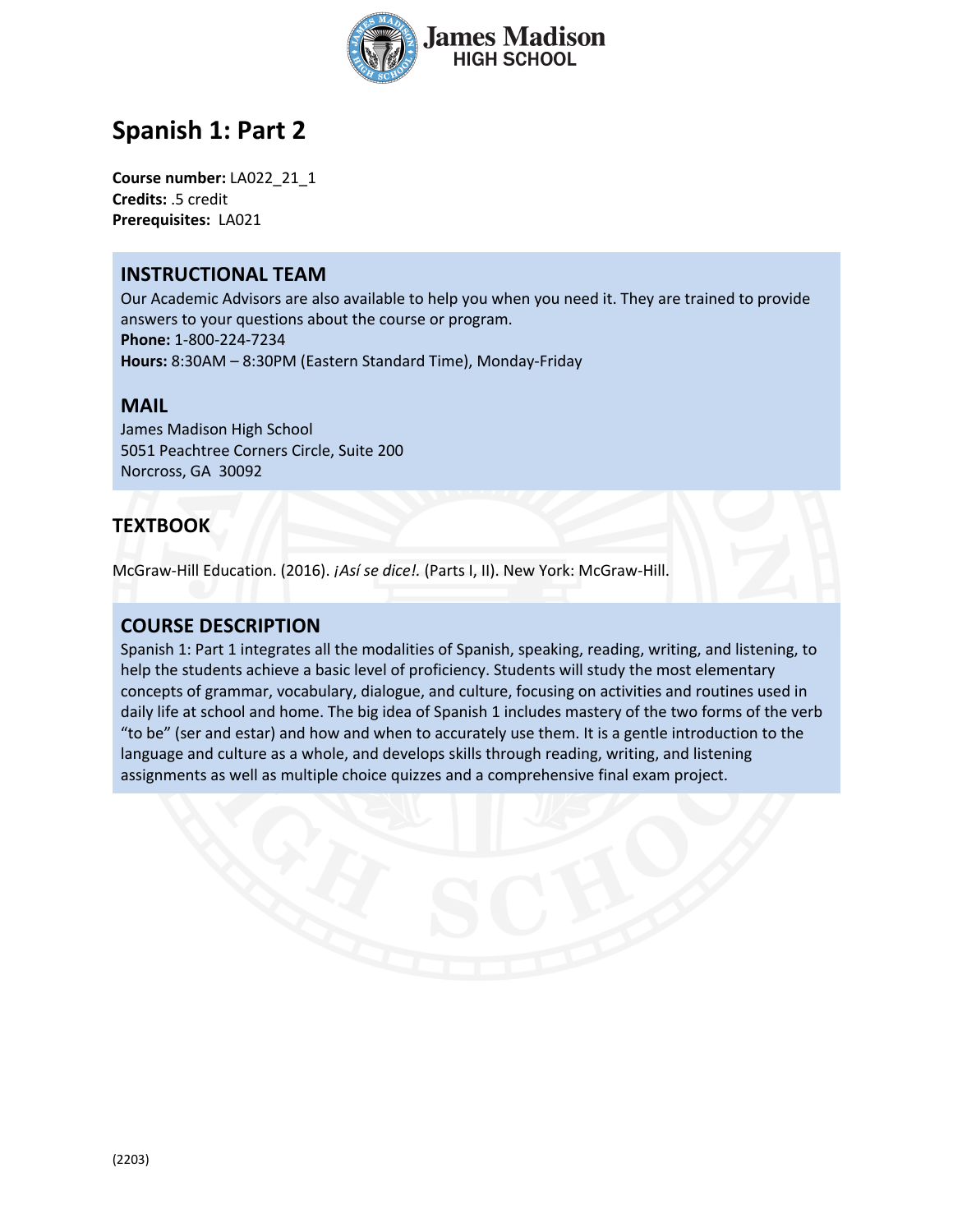

## **LEARNING OBJECTIVES**

After completing Spanish 1: Part 2, students will be able to:

- Express opinions, likes & dislikes about a variety of topics
- Use present tense stem-changing verbs
- Use direct & indirect object pronouns
- Use basic, regular preterite verbs to discuss the past
- Make comparisons with demonstratives, comparatives & superlatives
- Discuss an assortment of topics like sports, personalities, leisure activities, health, fine arts & celebrations, or shopping for clothes or food
- Discuss short readings on a variety of topics, including the picaresque novel

| <b>LESSONS</b> | <b>TOPICS</b>                                                                                                                                                                                                                                               |
|----------------|-------------------------------------------------------------------------------------------------------------------------------------------------------------------------------------------------------------------------------------------------------------|
| Lesson 1:      | Sports, Sports Uniforms & Equipment, Colors, Express Likes & Dislikes,<br>Present Tense Stem-Changing Verbs, Compare Team Sports, Roberto<br>Clemente                                                                                                       |
| Lesson 2:      | Describe Personality, Conditions & Emotions, Minor Illnesses & Health,<br>Doctor's Appointments & Pharmacies, "To Be"-Ser & Estar, Indirect Object<br>Pronouns, The Picaresque Novel                                                                        |
| Lesson 3:      | Summer & Winter Weather & Activities, Resorts, Compare Weather &<br>Outdoor Activities in North & South America, Regular Preterite Tense - AR<br>Verbs, Preterite of Ir & Ser, Direct Object Pronouns                                                       |
| Lesson 4:      | Birthday Parties, Concerts, Movies & Museums, Latin American Art & Music,<br>Regular Preterite - ER & - IR Verbs, Verbs Oir & Leer, Affirmative & Negative<br>Words                                                                                         |
| Lesson 5:      | Shopping for Clothes & Food, Comparing Shopping in the US & Spanish-<br>speaking Countries, Indigenous Markets vs. Modern Markets, Large<br>Numbers, Present Tense Saber & Conocer, Use Comparatives & Superlatives,<br>Demonstrative Adjectives & Pronouns |